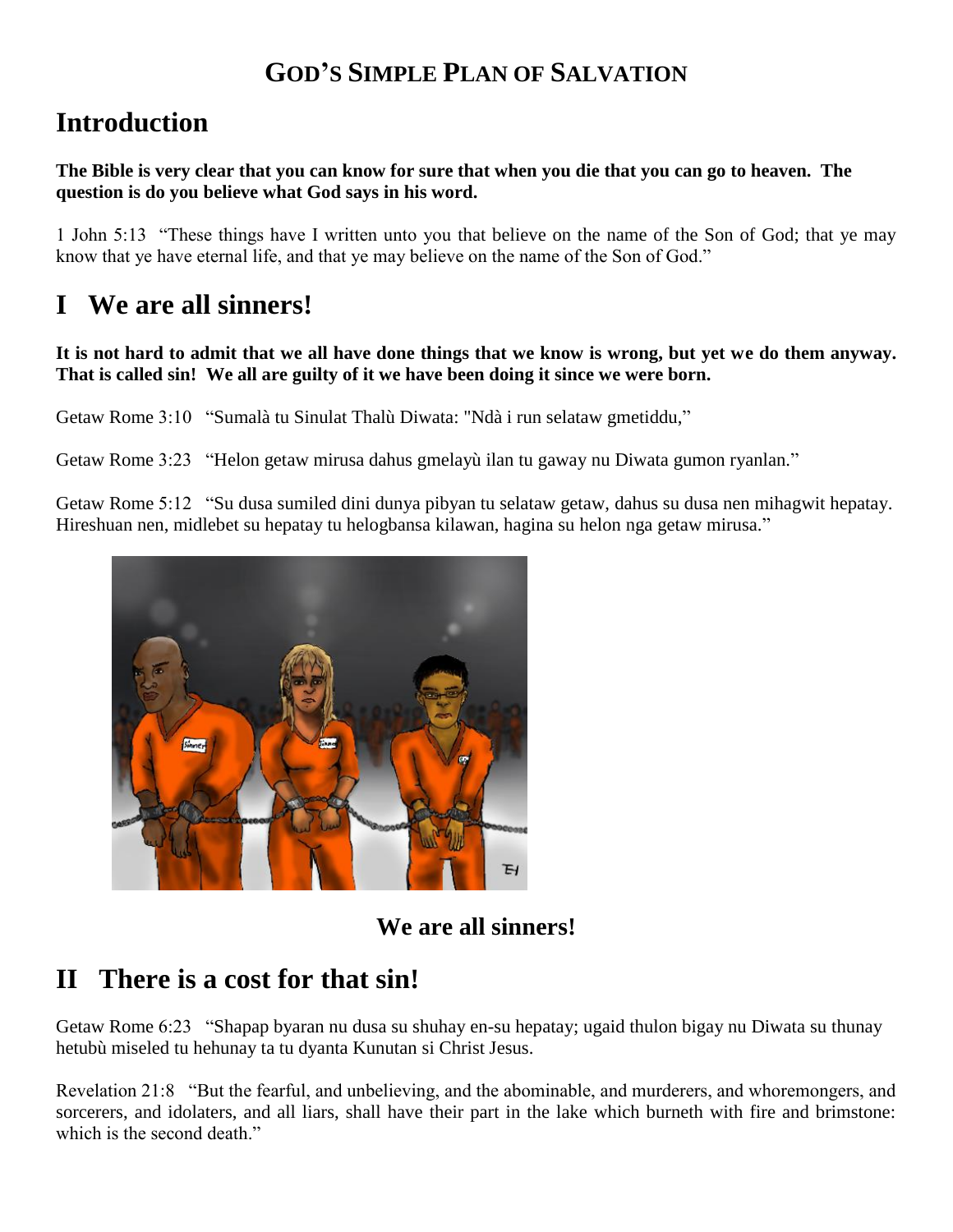Revelation 20:12-15

12 And I saw the dead, small and great, stand before God; and the books were opened: and another book was opened, which is the book of life: and the dead were judged out of those things which were written in the books, according to their works.

13 And the sea gave up the dead which were in it; and death and hell delivered up the dead which were in them: and they were judged every man according to their works.

14 And death and hell were cast into the lake of fire. This is the second death.

15 And whosoever was not found written in the book of life was cast into the lake of fire.

# **III Christ died for our sins.**

Getaw Rome 5:6 "Pù su shenanan pa gendà i muhusan ta, minatay si Christ shapap tu nga getaw gmelat, tu dyanghà pimilì nu Diwata."

Getaw Rome 5:8 "Ugaid pinità nu Diwata rin ryanta su helalam en thandeng ryanta; su shenanan ta pa gbalarusa si Christ minatay shapap ryanta!

Romans 14:9 "For to this end Christ both died, and rose, and revived, that he might be Lord both of the dead and living."

Romans 6:23 "For the wages of sin is death; but the [gift](http://amazinggracebibleinstitute.com/kjv/45_006.htm) of God is eternal life through Jesus Christ our Lord."



**Christ died for sinners!**

## **IV Salvation is a free gift, not by good works. You must take God's word for it, and trust Jesus alone!**

Salvation is trusting and receiving Jesus Christ as your Savior. It's trusting in the fact that Jesus Christ died on the cross of Calvary to pay for your sins! It's realizing there is absolutely nothing whatsoever you can do to save yourself and *completely* trusting in Jesus Christ to save you! It's not any church that saves. It's not any baptism, not good works, not sacraments, not repenting, not praying through, not living a good life — IT'S NOT ANYTHING YOU CAN DO!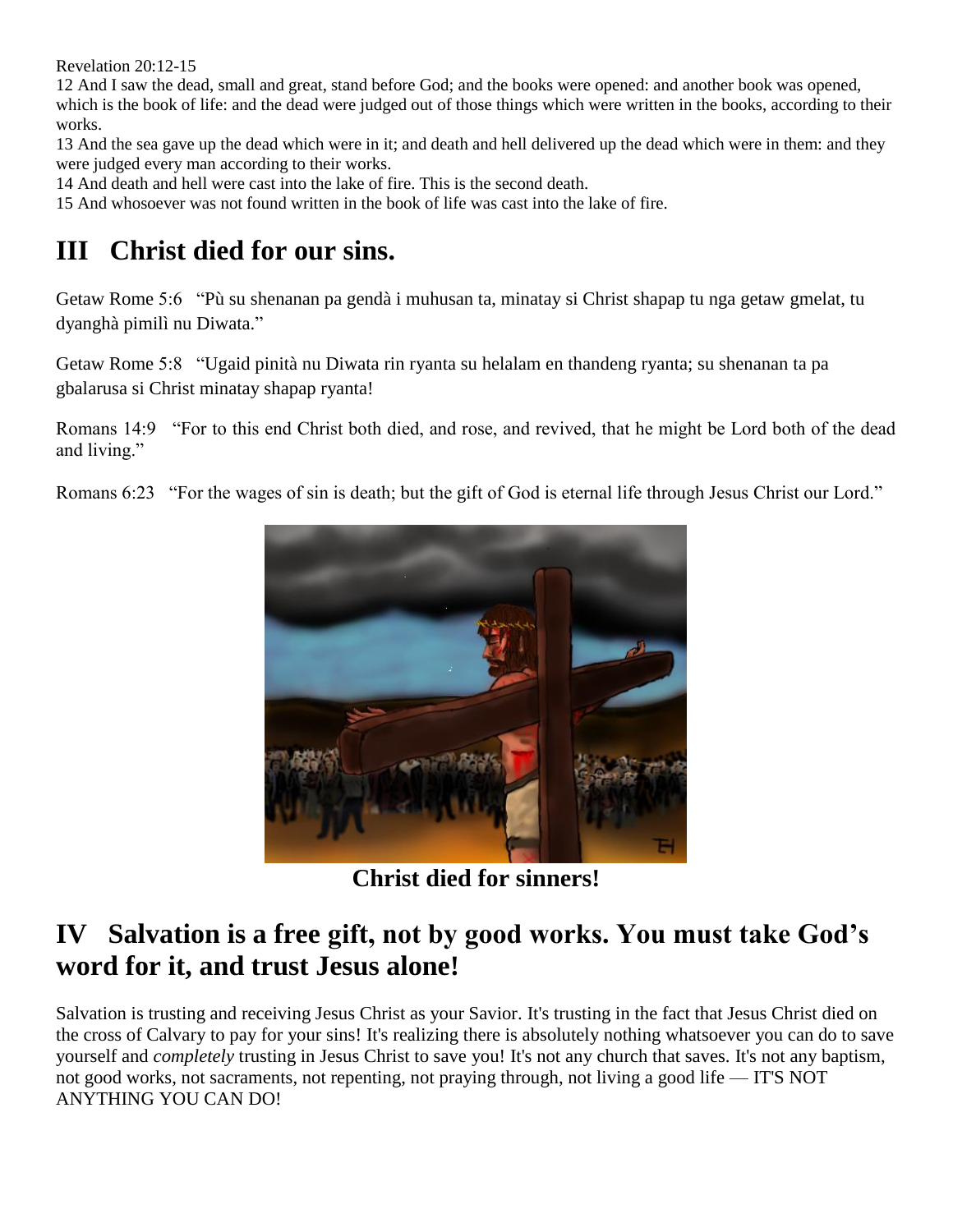Ephesians 2:8-9 "Shapap tu dlasham nu Diwata migon amu pibyan tu heshalig. Henà shapap tu pigulék nyu, ugaid thulon nu Diwata, dari ndà i run i getaw balen nen gandyà en i hegon nen.

Titus 3:5 "Not by works of righteousness which we have done, but according to his mercy he saved us, by the washing of regeneration, and renewing of the Holy Ghost;"

Acts 4:12 "Neither is there salvation in any other: for there is none other name under heaven given among men, whereby we must be saved."



# **V We must put our faith and trust in Christ in order to be saved.**

Romans 4:24 "But for us also, to whom it shall be imputed, if we believe on him that raised up Jesus our Lord from the dead;"

Getaw Rome 10:9-10, 13 "Mbà buhaen nu gbibig mu, "Si Jesus i Kunutan," dahus meturan ha di gina mu mà run biwat nu Diwata hyanin genat tu hepatay mitubù pulì, megon ha. For with the heart man believeth unto righteousness; and with the mouth confession is made unto salvation. Sumalà tu Sinulat Thalù Diwata, 'Su dlemon tumawag tu ngalan nu Kunutan hin megon."